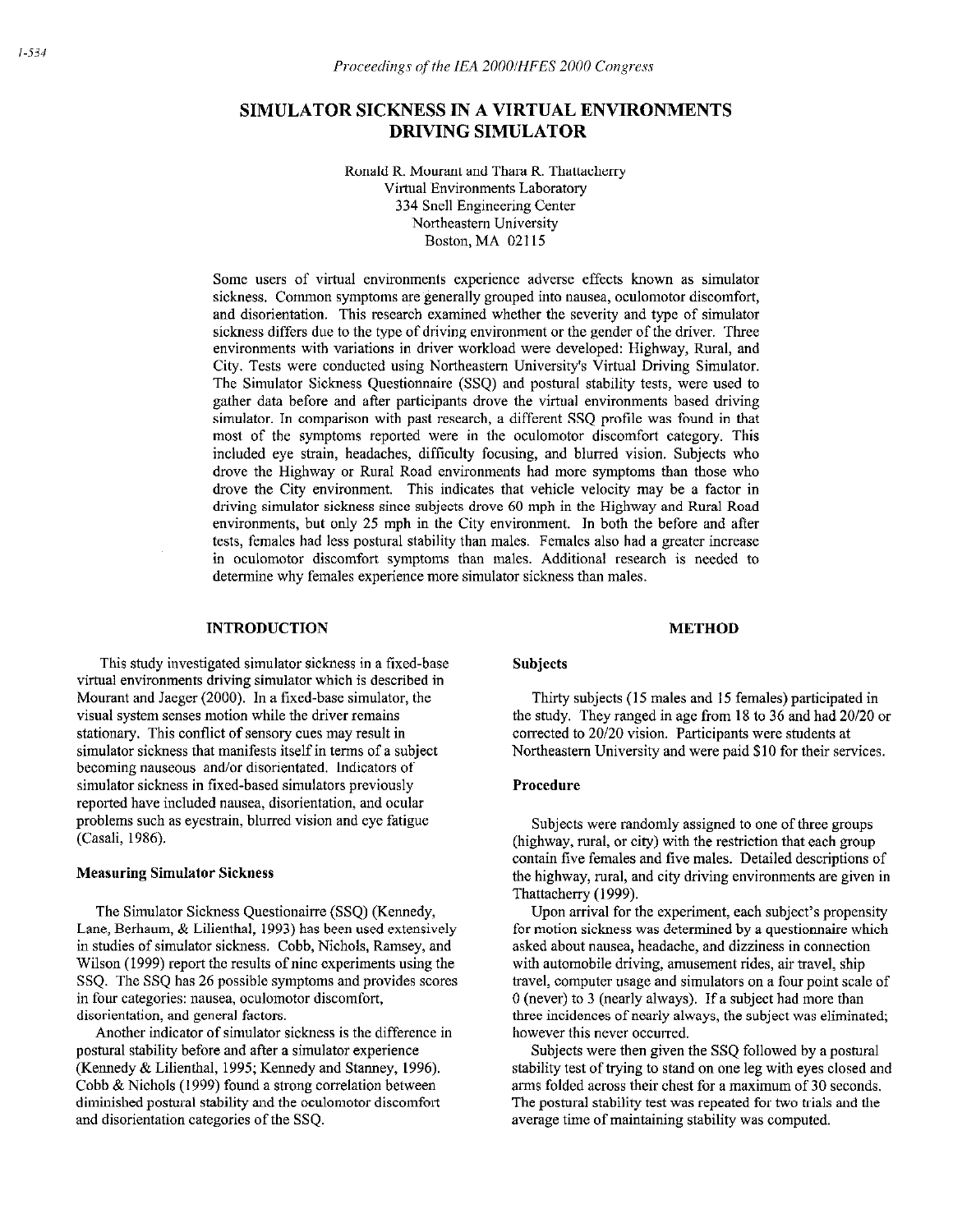Each subject was given a two minute practice session using the driving simulator using a computer monitor as the display device. Then the helmet mounted display (HMD) was fitted to the subjects and adjustments were made for inter-pupillary distance and focus. Participants then drove the simulator for a five minute period. Subjects who drove the city route were asked to maintain a speed of 25 mph while those who drove the highway or rural routes were requested to maintain a speed of 60 mph.

Following immersion in the virtual environments driving simulator, subjects were tested again (two trials) for postural stability. This was followed by completing the SSQ questionnaire again.

### Experimental Design

This study used a 2x3 between groups experimental design. Gender had two levels: female and male. Driving Environment had three levels: highway, rural, and city. Five female and five males were in each level of the Driving Environment factor.

### Apparatus

The helmet mounted display worn by the subjects was a Virtual Research VR8. It has a horizontal field of view of 60 degrees, resolution of  $640 \times 480$ , and eye relief of 10-30 mm to accommodate subjects who may wear glasses. The HMD weighs 34 ounces and thus had little effect on head turning. An InterSense IS300 gyro-based head tracking sensor was mounted on the HMD to provide real-time head rotation data around the x, y, and z axes. The IS300 is not subject to electromagnetic interference.

The three-dimensional scene was generated using a 400 MHZ Pentium II computer. Frame rates ranged between 15 and 20 frames/second. There was no discernible lag when a subject turned his/her head. Subjects drove using the steering wheel, gas pedal, and brake pedal while seated in the cab of a real Dodge Caravan minivan.

## **RESULTS**

Analyses of variance were done on the before and after scores. Paired t-tests were used to analyze differences between the before and after conditions.

### Before and After Differences by Gender- SOPL

Average times for the two trials of the postural stability test of Standing On the Preferred Leg (SOPL) before and after immersion in the virtual environments based driving simulator were computed for all subjects. Shown in Figure 1 is the average time for SOPL as a function of gender and before and after immersion. The difference between the females' before scores (16.1 seconds) and their after scores (13.3 seconds) was statistically significant at  $p < .001$ . For males, the before scores averaged 24.0 seconds and the after scores 21.4

seconds. The difference approached statistical significance at  $p < .06$ .

### Gender Differences within Before and After- SOPL

The difference between the females before SOPL scores (16.1 seconds) and the males before SOPL scores (24.0 seconds) was statistically significant at p< .005. Also statistically significant  $(p < .01)$  was the difference between the females after SOPL scores (13.3 seconds) and the males after SOPL scores (21.4 seconds).



Figure 1. Before and after SOPL times by gender,

### Before and After Differences by Driving Environment - **SOPL**

Figure 2 presents the average time for SOPL by driving environment before and after immersion in the virtual environments driving simulator.



Figure 2. Before and after SOPL times by driving environment.

For the subjects who drove in the highway driving environment, the average before SOPL scores  $(21.1$  seconds) were significantly higher ( $p < .05$ ) than the average after SOPL scores (18.4 seconds). Also statistically significant ( $p <$ .Ol), the average before scores (16.2 seconds) for the subjects who drove in the rural environment were significantly higher than the average after SOPL scores (13.5 seconds). The before SOPL scores (23.0 seconds) for the subjects who drove in the city environment were not statistically significant from their after scores (19.8 seconds).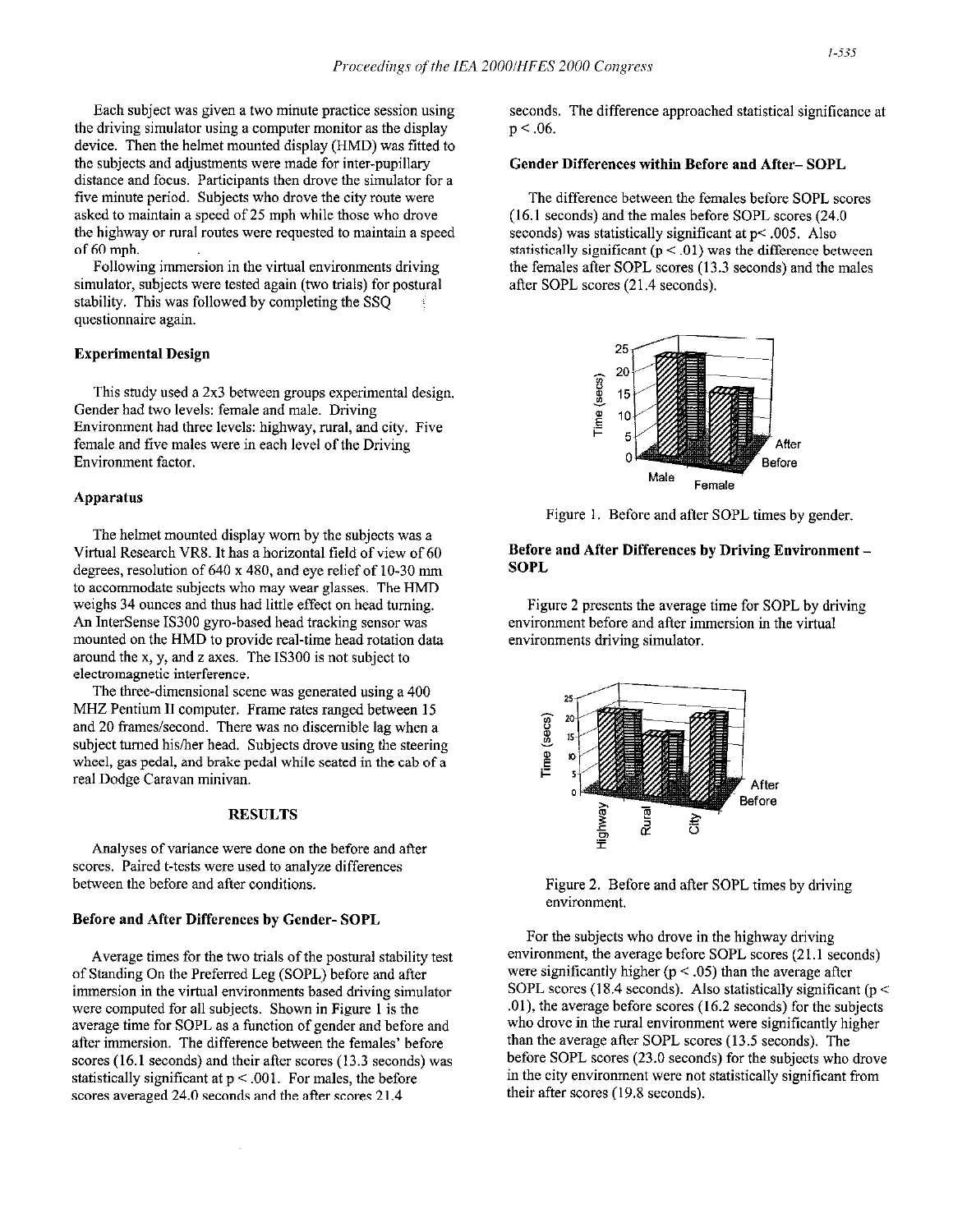When considering the before means for the driving environments, the only statistical significant result ( $p < .05$ ) was that the scores for the subjects in the city group ( 23.0 seconds) were significantly higher than those for the subjects in the rural group (16.2 seconds). Tests on the after SOPL scores revealed that the scores for the subjects in the city group (21.4 seconds) were again significantly higher ( $p < .05$ ) than those for subjects in the rural group (13.4 seconds). No other differences were statistically significant.

## Before and After Differences by Gender- Oculomotor  $(SSO)$

Figure 3 shows the SSQ oculomotor discomfort scores by gender before and after immersion in the virtnal environments driving simulator.



Figure 3. Before and after SSQ oculomotor discomfort scores by gender.

The average after oculomotor discomfort score for the males (14.1) was significantly ( $p < .01$ ) higher than their before average (4.0). For females, the average after oculomotor discomfort score  $(8.1)$  was also significantly ( $p <$ .Ol) higher than their before average (1.0).

## Gender Differences within Before and After- Ocnlomotor  $(SSO)$

The average before oculomotor discomfort score for males (4.0) was not significantly higher than the average before oculomotor discomfort score for females (1.0). Also not

Driving Environment Differences within Before and After statistically significant was the difference between male (14.1)<br>SOPL statistically significant was the difference between male (14.1) and female  $(8.1)$  after oculomotor discomfort scores.

## Before and After Differences by Driving Environment - Oeulomotor (SSQ)



Figure 4. Before and after SSQ oculomotor discomfort scores by highway environment.

The SSQ oculomotor scores by driving environment before and after immersion in the virtual environments driving simulator are presented in Figure 4.

The difference between the average before and after oculomotor discomfort scores for each level of the highway environment factor was statistically significant (highway ( $p <$ .05), rural ( $p < .05$ ) and city ( $p < .01$ )).

## Driving Environment Differences by Before and After - Oculomotor (SSQ)

None of the differences between the levels of the highway environments factor for the before and after conditions were statistically significant.

### DISCUSSION

### SSQ Profiles

In Table 1 are the SSQ category scores for some recent studies on simulator sickness in virtual environment

| <b>Study</b>               | <b>Nausea</b> | Oculomotor<br><b>Discomfort</b> | <b>Disorientation</b> |
|----------------------------|---------------|---------------------------------|-----------------------|
| Kolasinski, et. al. (1998) | 18.13         | 16.11                           | 22.97                 |
| Ehrlich, et. al. (1998)    | 14.91         | 15.40                           | 21.75                 |
| Stanney & Kennedy (1998)   | 30.21         | 25.74                           | 41.47                 |
| Present Study              | 1.75          | 11 O                            | 87                    |

Table 1 SSQ Category Scores After VE Exposure With a HMD